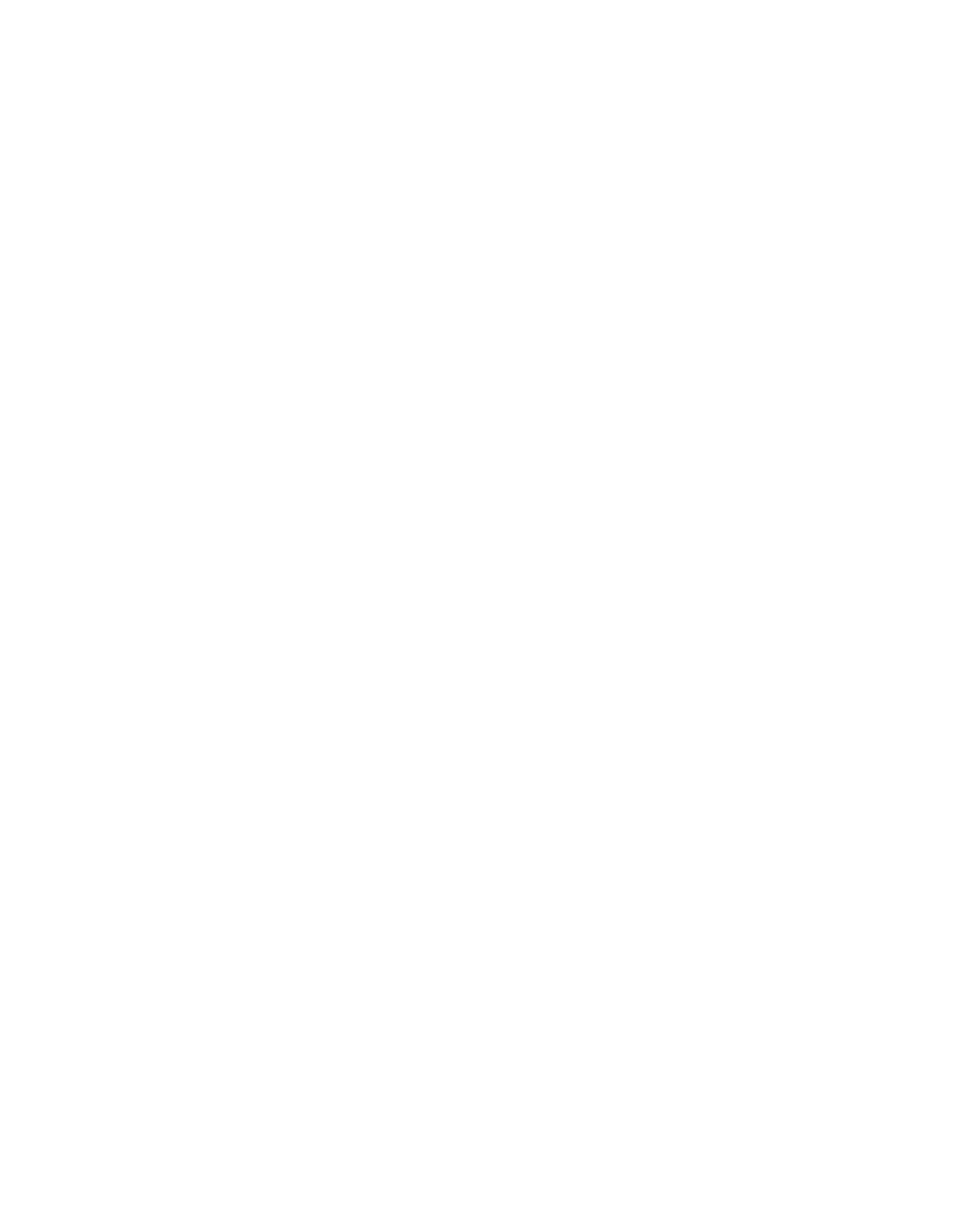#### What is a literacy centre?

A literacy centre is an area of the classroom where a small group of students can do a set activity to practise literacy skills. Literacy centres allow teachers to work with small groups of students in guided reading and guided writing sessions. While teachers are working with these students, the rest of the students can work on independent or smallgroup activities at literacy centres set up around the classroom. The activities allow students to practise a variety of literacy skills on a regular basis. Literacy centres provide meaningful, interesting, and appropriately challenging literacy activities that promote the active engagement of all students in literacy learning.

Before students begin working at a literacy centre, teachers need to provide them with direct instruction about how to use the centre. Students should not be expected to work on new skills at the centre. For example, if students are asked to do a sorting activity at a literacy centre, they should have been taught previously, in a whole-class or smallgroup lesson, how to do sorting activities.

#### About this literacy centre

The four activities at this temporary literacy centre are connected to the video **ᐅᑲᓕᖅ ᑲᓪᓚᓪᓗ ᐃᓕᒃᑑᒃ ᑐᒃᑲᕆᐊᓕᒃᑯᑦ ᐊᑦᑕᕐᓇᖅᑕᐃᓕᒪᓂᕐᒥᒃ** (Learning about Bike Safety with Ukaliq and Kalla). Each time students begin an activity at this centre, they should first watch the video. Students will watch the video **four times** because they will be completing **four activities** related to this video.

These activities will help students practise comprehension skills, build vocabulary, and review healthy living messages.

Students should complete one activity each

time they visit this literacy centre. Since there are **four activities** at this literacy centre, this centre is designed for each student to visit at least **four times.** If students do not finish the activity at the literacy centre on his or her first visit, the student can complete the activity the next time he or she visits the literacy centre.

The reproducible resources for each of the four activities are to be photocopied as one booklet for each student. Having one booklet will allow each student to easily refer to previous activities related to this video.

Have students write their name on the cover when they first get their booklet.

For the cut-and-paste activities, students can remove the necessary page from the booklet before the activity and then keep the page when they are done the activity.

The activities for this literacy centre are:

- **ᐊᑦᑕᕐᓇᖕᒋᑦᑐᖕᒐ ᑐᒃᑲᕆᐊᓕᓐᓂᒃ** (I Am Safe on My Bike)
- **ᑭᓱᑯᑦᑎᖕᒋᑦ** (Label the Parts)
- **ᖁᕕᐊᒋᔭᒃᑲ** (What I Like to Do)
- **ᐋᖅᑭᒃᓱᕐᓗᒋᑦ ᐊᔾᔨᖖᒍᐊᑦ** (Sort the Pictures)

#### TEACHING TIP

**Cے C G ideo C+C حے ک ᐃᓕᒃᑑᒃ ᑐᒃᑲᕆᐊᓕᒃᑯᑦ ᐊᑦᑕᕐᓇᖅᑕᐃᓕᒪᓂᕐᒥᒃ** (Learning about Bike Safety with Ukaliq and Kalla) can be found on the **Inuktut Titiqqiriniq media USB drive**. You will need one tablet or computer for each group of students to watch the video on. Or, you can share the tablet or computer with multiple groups of students depending on

the resources you have in your classroom.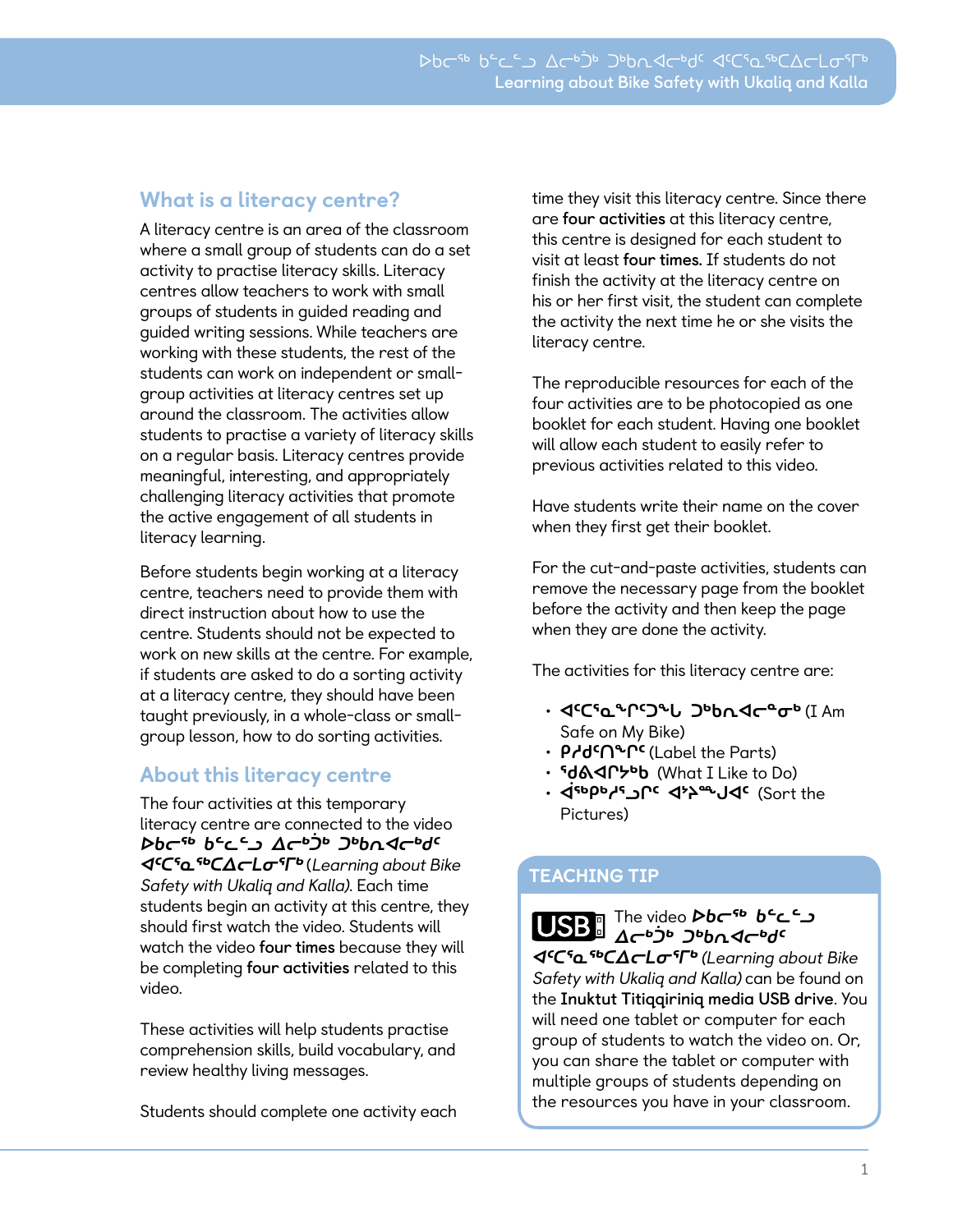#### Preparing for the literacy centre

The video at this centre covers the topic of bike safety. You may wish to watch the video as a whole class before having students complete the literacy centre activities independently. This will allow you to introduce the topic in a guided way, so students feel comfortable working with this topic independently at the literacy centre.

Before watching the video as a class, you can do the following:

- **•** Briefly describe to students what the video is about.
- **•** Have students share what they already know about the topic and what they would like to learn about the topic.
- **•** Have students make predictions about what might happen in the video.

Before dividing students into groups, explain each activity at this literacy centre. You can follow the steps that are included in this package and give students a chance to ask questions if they do not understand the steps. After watching the video as a class, you can ask students the following questions:

- **•** What happened in the video?
- **•** How did the characters in the video behave? How did they feel? Why?
- **•** What lessons can we learn from the video?
- **•** Did you hear any new words you had not heard before in the video?
- **•** Did you like the video? Why or why not?
- **•** Did the video remind you of any experiences you have had, other videos you have watched, or books you have read?

#### After the literacy centre

After students have completed the literacy centre activities, you may wish to discuss the topic with the whole class once more. This will allow students to talk about the literacy skills they practised and the healthy living messages they learned about.

#### TEACHING TIP

Use the tracking sheet included in this package to keep track of which students have visited and completed which activities at this literacy centre.

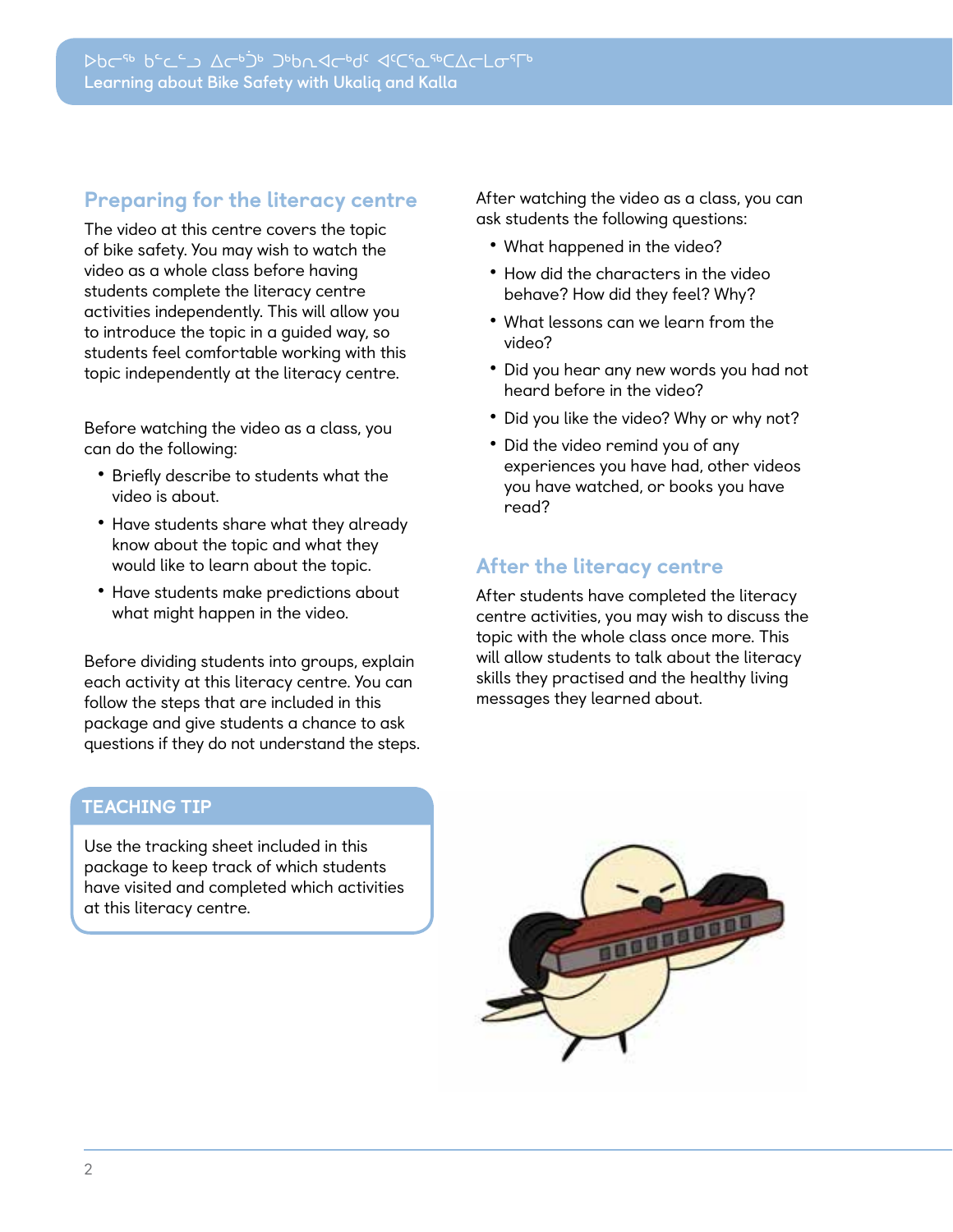### **ᐅᑲᓕᖅ ᑲᓪᓚᓪᓗ ᐃᓕᒃᑑᒃ ᑐᒃᑲᕆᐊᓕᒃᑯᑦ JCSO SPORTS**

Learning about Bike Safety with Ukaliq and Kalla

#### Purpose

Students respond to the video  $\mathcal{D}b\mathcal{C}^{\mathsf{sb}}$ **ᑲᓪᓚᓪᓗ ᐃᓕᒃᑑᒃ ᑐᒃᑲᕆᐊᓕᒃᑯᑦ ᐊᑦᑕᕐᓇᖅᑕᐃᓕᒪᓂᕐᒥᒃ** (Learning about Bike Safety with Ukaliq and Kalla) in order to review vocabulary related to bike riding and bike safety. Students will think about ways to ride a bike safely. They will also reflect on what they enjoy about physical activities such as bike riding and how they personally do these physical activities safely.

#### **Materials**

- Video: حثوبه **bc<sup>sb</sup> ك ᑐᒃᑲᕆᐊᓕᒃᑯᑦ ᐊᑦᑕᕐᓇᖅᑕᐃᓕᒪᓂᕐᒥᒃ**  (Learning about Bike Safety with Ukaliq and Kalla)
- **•** Tablet or computer
- **•** Pencils and colouring utensils
- **•** Scissors
- **•** Glue
- **•** Reproducibles booklet (one per student):
	- ɐ **ᐊᑦᑕᕐᓇᖕᒋᑦᑐᖕᒐ ᑐᒃᑲᕆᐊᓕᓐᓂᒃ** (I Am Safe on My Bike)
	- **P/dናበ<sup>ዔ</sup>Րና (Label the Parts)**
	- ɐ **ᖁᕕᐊᒋᔭᒃᑲ (**What I Like to Do)
	- <sup>○</sup> ଏେ ଡାଧ<sub>ୁ</sub> ଏକ (Sort the Pictures)

#### TEACHING TIP

Show students how to check off each activity on the cover page of their booklet as they complete the activity.

| ぐぐらん へいつし つっしょうじゅう |
|--------------------|
| byqcUrbe           |
| <b>GA-LP V9P</b>   |
| deebs'r Juc 4b     |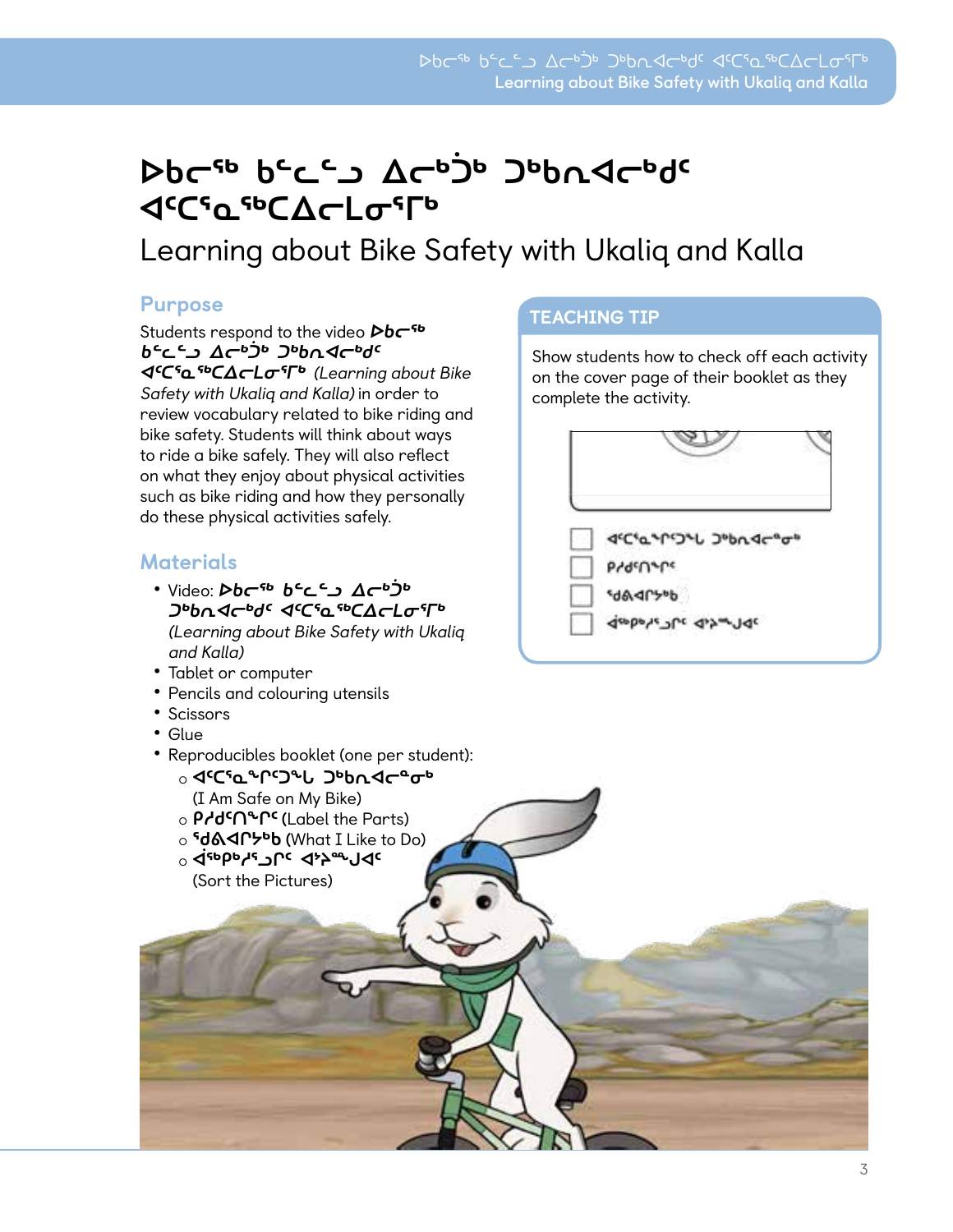#### **Instructions**

Students can complete these activities in any order. You can read these instructions to students before they begin working on the activities.

#### **ᐊᑦᑕᕐᓇᖕᒋᑦᑐᖕᒐ ᑐᒃᑲᕆᐊᓕᓐᓂᒃ (I Am Safe on My Bike)**

Drawing and writing

- 1. Watch the video *Db*<sup>5</sup> **ᑲᓪᓚᓪᓗ ᐃᓕᒃᑑᒃ ᑐᒃᑲᕆᐊᓕᒃᑯᑦ ᐊᑦᑕᕐᓇᖅᑕᐃᓕᒪᓂᕐᒥᒃ** (Learning about Bike Safety with Ukaliq and Kalla) on the tablet or computer.
- 2. Based on the bike safety rules explained in the video, draw a picture to show how to ride a bike safely on the **ᐊᑦᑕᕐᓇᖕᒋᑦᑐᖕᒐ ᑐᒃᑲᕆᐊᓕᓐᓂᒃ** (I Am Safe on My Bike) worksheet.
- 3. Write a sentence on the lines below the picture to describe how to ride a bike safely.
- 4. Colour in your picture.

#### **ᑭᓱᑯᑦᑎᖕᒋᑦ (Label the Parts)**

Labelling a picture

- 1. Watch the video *Db*<sup>5</sup> **ᑲᓪᓚᓪᓗ ᐃᓕᒃᑑᒃ ᑐᒃᑲᕆᐊᓕᒃᑯᑦ ᐊᑦᑕᕐᓇᖅᑕᐃᓕᒪᓂᕐᒥᒃ** (Learning about Bike Safety with Ukaliq and Kalla) on the tablet or computer.
- 2. Read the words that describe parts of a bike at the bottom of the **ᑭᓱᑯᑦᑎᖕᒋᑦ** (Label the Parts) worksheet.
- 3. Label the picture by copying each word onto the correct space on the worksheet.
- 4. Colour in the picture.

#### TEACHING TIP

If students finish an activity early, they can colour in the cover of their booklet.

#### **ᖁᕕᐊᒋᔭᒃᑲ (What I Like to Do)**

Drawing and writing

- 1. Watch the video *Db* **ᑲᓪᓚᓪᓗ ᐃᓕᒃᑑᒃ ᑐᒃᑲᕆᐊᓕᒃᑯᑦ ᐊᑦᑕᕐᓇᖅᑕᐃᓕᒪᓂᕐᒥᒃ** (Learning about Bike Safety with Ukaliq and Kalla) on the tablet or computer.
- 2. On the **SdASP<sub>b</sub>b** (What I Like to Do) worksheet, draw a picture to show a physical activity, such as bike riding, playing hockey, going for a walk on the land, or something else that you like to do.
- 3. Write a sentence about your picture and a sentence about why you like the activity.
- 4. Colour in your picture.

#### **ᐋᖅᑭᒃᓱᕐᓗᒋᑦ ᐊᔾᔨᖖᒍᐊᑦ (Sort the Pictures)**

Sorting pictures

- 1. Watch the video *Db* **ᑲᓪᓚᓪᓗ ᐃᓕᒃᑑᒃ ᑐᒃᑲᕆᐊᓕᒃᑯᑦ ᐊᑦᑕᕐᓇᖅᑕᐃᓕᒪᓂᕐᒥᒃ** (Learning about Bike Safety with Ukaliq and Kalla) on the tablet or computer.
- 2. Cut out the pictures on the <iction **ᐊᔾᔨᖖᒍᐊᑦ: ᐊᓪᓕᕉᔭᕆᐊᓖᑦ** (Sort the Pictures: Cut-outs) worksheet.
- 3. Sort the pictures into two piles: one pile of pictures that show safe bike riding, and one pile of pictures that show unsafe bike riding.
- 4. Glue the pictures onto the appropriate column of the **Ispb<sub>e</sub> י¢ילי היירושו**ס קי **ᐊᑦᑕᕐᓇᖕᒋᑦᑐᑦ** (Sort the Pictures: Safe) or **∢**ispby's ገቦሩ ፈ\*አያ ሀብር: **ᐊᑦᑕᕐᓇᖅᑐᑦ** (Sort the Pictures: Unsafe) worksheets.
- 5. Colour in the pictures.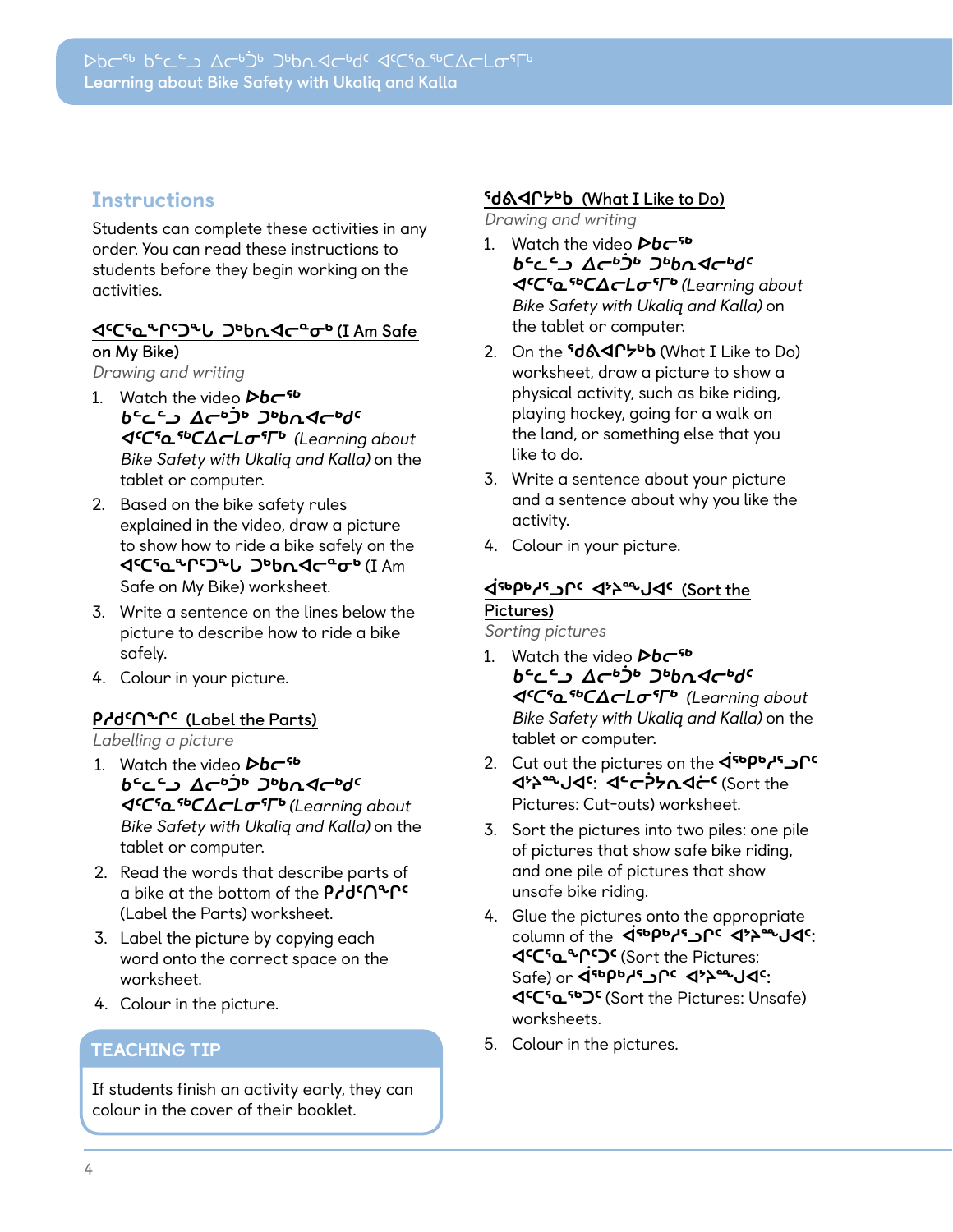| <b>Tracking Sheet for Teachers</b>                                                                                                                                                               |                    |                                                                                                       |                                     |                                                                 |  |  |  |  |  |  |
|--------------------------------------------------------------------------------------------------------------------------------------------------------------------------------------------------|--------------------|-------------------------------------------------------------------------------------------------------|-------------------------------------|-----------------------------------------------------------------|--|--|--|--|--|--|
| <b>Dbc<sup>sb</sup> b<sup>c</sup>c')</b><br>Δσ <sup>bjb</sup> Jbhdσbd <sup>c</sup><br><b><scfafocacl0ffd< b=""><br/>(LEARNING ABOUT BIKE SAFETY<br/>WITH UKALIQ AND KALLA)</scfafocacl0ffd<></b> | I Access May Mades | $\frac{(7A_{77}S_{\rm G}$ r <sub>6</sub> o <sub>n My Bit<sub>ley</sub></sub><br><b>Prosta</b><br>Mary | . (Lobel the Ports)<br><b>PARTA</b> | I Visports of Vise I<br>Whort I Hile to Do<br>Gort He Pictures) |  |  |  |  |  |  |
| <b>Student Names</b>                                                                                                                                                                             |                    |                                                                                                       |                                     |                                                                 |  |  |  |  |  |  |
|                                                                                                                                                                                                  |                    |                                                                                                       |                                     |                                                                 |  |  |  |  |  |  |
|                                                                                                                                                                                                  |                    |                                                                                                       |                                     |                                                                 |  |  |  |  |  |  |
|                                                                                                                                                                                                  |                    |                                                                                                       |                                     |                                                                 |  |  |  |  |  |  |
|                                                                                                                                                                                                  |                    |                                                                                                       |                                     |                                                                 |  |  |  |  |  |  |
|                                                                                                                                                                                                  |                    |                                                                                                       |                                     |                                                                 |  |  |  |  |  |  |
|                                                                                                                                                                                                  |                    |                                                                                                       |                                     |                                                                 |  |  |  |  |  |  |
|                                                                                                                                                                                                  |                    |                                                                                                       |                                     |                                                                 |  |  |  |  |  |  |
|                                                                                                                                                                                                  |                    |                                                                                                       |                                     |                                                                 |  |  |  |  |  |  |
|                                                                                                                                                                                                  |                    |                                                                                                       |                                     |                                                                 |  |  |  |  |  |  |
|                                                                                                                                                                                                  |                    |                                                                                                       |                                     |                                                                 |  |  |  |  |  |  |
|                                                                                                                                                                                                  |                    |                                                                                                       |                                     |                                                                 |  |  |  |  |  |  |
|                                                                                                                                                                                                  |                    |                                                                                                       |                                     |                                                                 |  |  |  |  |  |  |
|                                                                                                                                                                                                  |                    |                                                                                                       |                                     |                                                                 |  |  |  |  |  |  |
|                                                                                                                                                                                                  |                    |                                                                                                       |                                     |                                                                 |  |  |  |  |  |  |
|                                                                                                                                                                                                  |                    |                                                                                                       |                                     |                                                                 |  |  |  |  |  |  |
|                                                                                                                                                                                                  |                    |                                                                                                       |                                     |                                                                 |  |  |  |  |  |  |
|                                                                                                                                                                                                  |                    |                                                                                                       |                                     |                                                                 |  |  |  |  |  |  |
|                                                                                                                                                                                                  |                    |                                                                                                       |                                     |                                                                 |  |  |  |  |  |  |
|                                                                                                                                                                                                  |                    |                                                                                                       |                                     |                                                                 |  |  |  |  |  |  |
|                                                                                                                                                                                                  |                    |                                                                                                       |                                     |                                                                 |  |  |  |  |  |  |
|                                                                                                                                                                                                  |                    |                                                                                                       |                                     |                                                                 |  |  |  |  |  |  |

ᐅᑲᓕᖅ ᑲᓪᓚᓪᓗ ᐃᓕᒃᑑᒃ ᑐᒃᑲᕆᐊᓕᒃᑯᑦ ᐊᑦᑕᕐᓇᖅᑕᐃᓕᒪᓂᕐᒥᒃ (Learning About Bike Safety with Ukaliq and Kalla), Tracking Sheet for Teachers This page may be photocopied. © 2018 Government of Nunavut.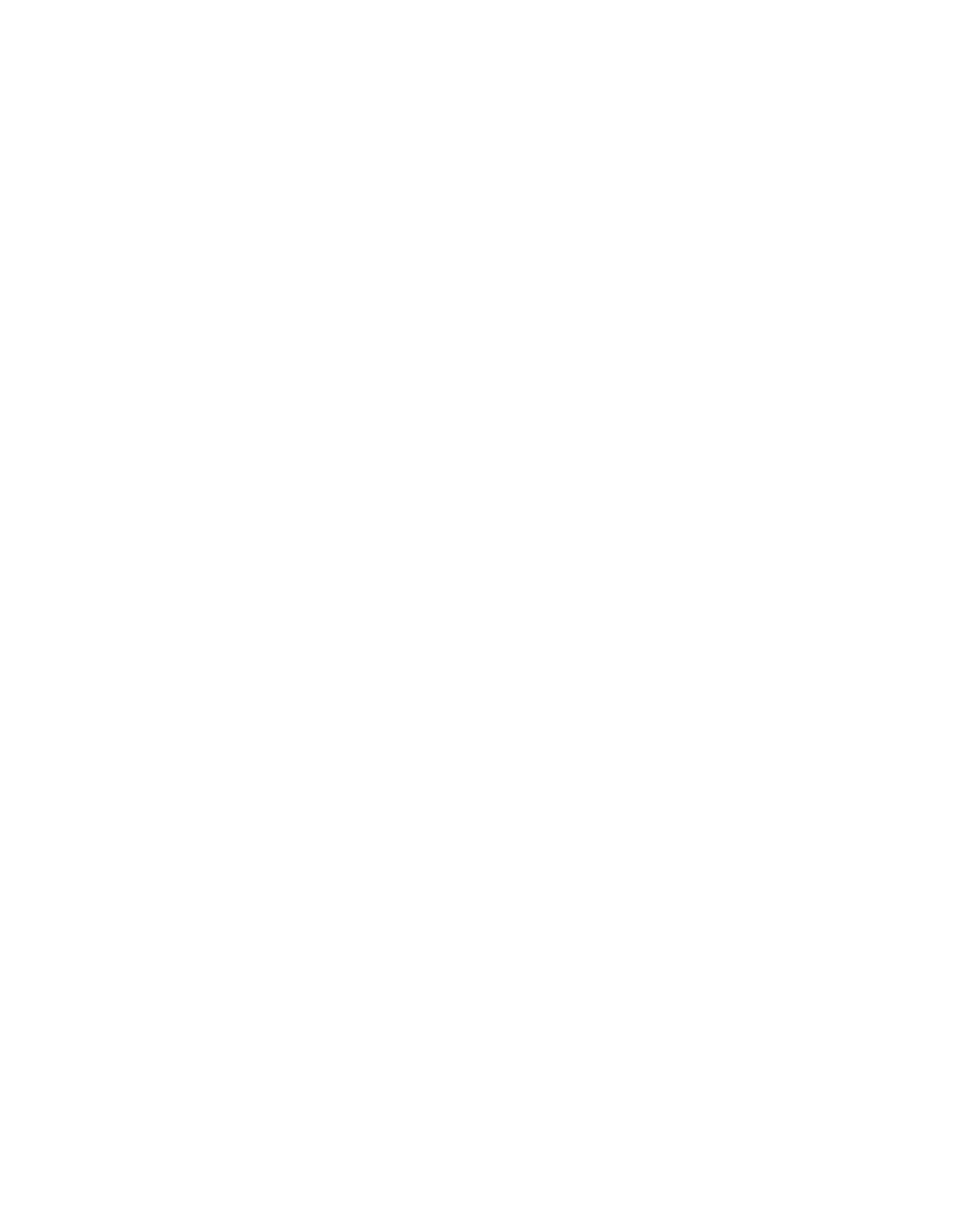

This page may be photocopied. © 2018 Government of Nunavut.

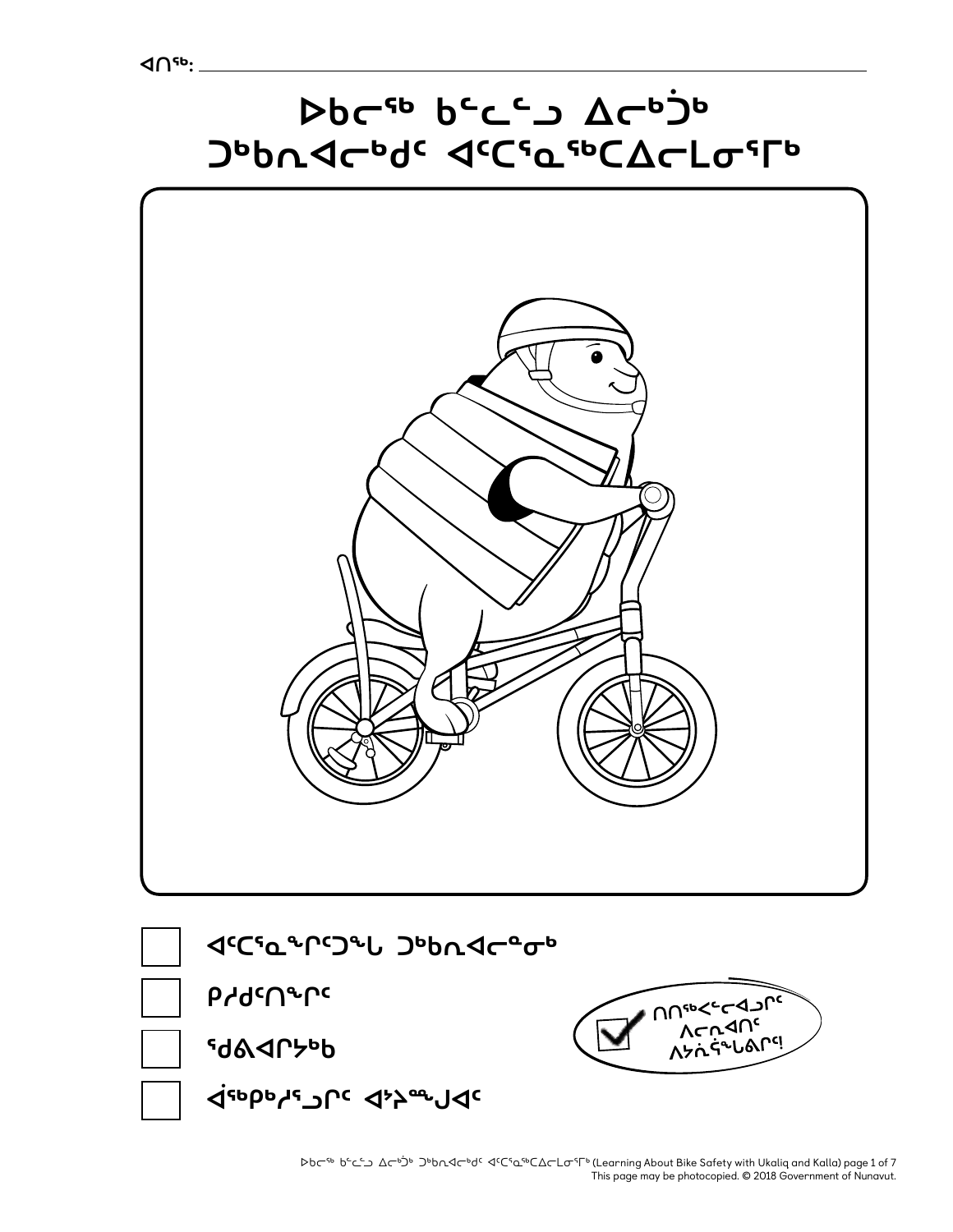# **ᐊᑦᑕᕐᓇᖕᒋᑦᑐᖕᒐ ᑐᒃᑲᕆᐊᓕᓐᓂᒃ**

**1. ᑎᑎᕋᐅᔭᕆᑦ ᓇᓗᓇᐃᖅᓯᒪᔪᒥᒃ ᐊᑦᑕᕐᓇᖕᒋᑦᑐᒥᒃ ᑐᒃᑲᕆᐊᓕᒋᐊᒃᓴᖅ.**

**2. ᑎᑎᕋᐅᓯᕆᓗᒍᒃ ᑎᑎᕋᐅᔭᖅᑕᐃᑦ.** 

ᐅᑲᓕᖅ ᑲᓪᓚᓪᓗ ᐃᓕᒃᑑᒃ ᑐᒃᑲᕆᐊᓕᒃᑯᑦ ᐊᑦᑕᕐᓇᖅᑕᐃᓕᒪᓂᕐᒥᒃ (Learning About Bike Safety with Ukaliq and Kalla), page 2 of 7 This page may be photocopied. © 2018 Government of Nunavut.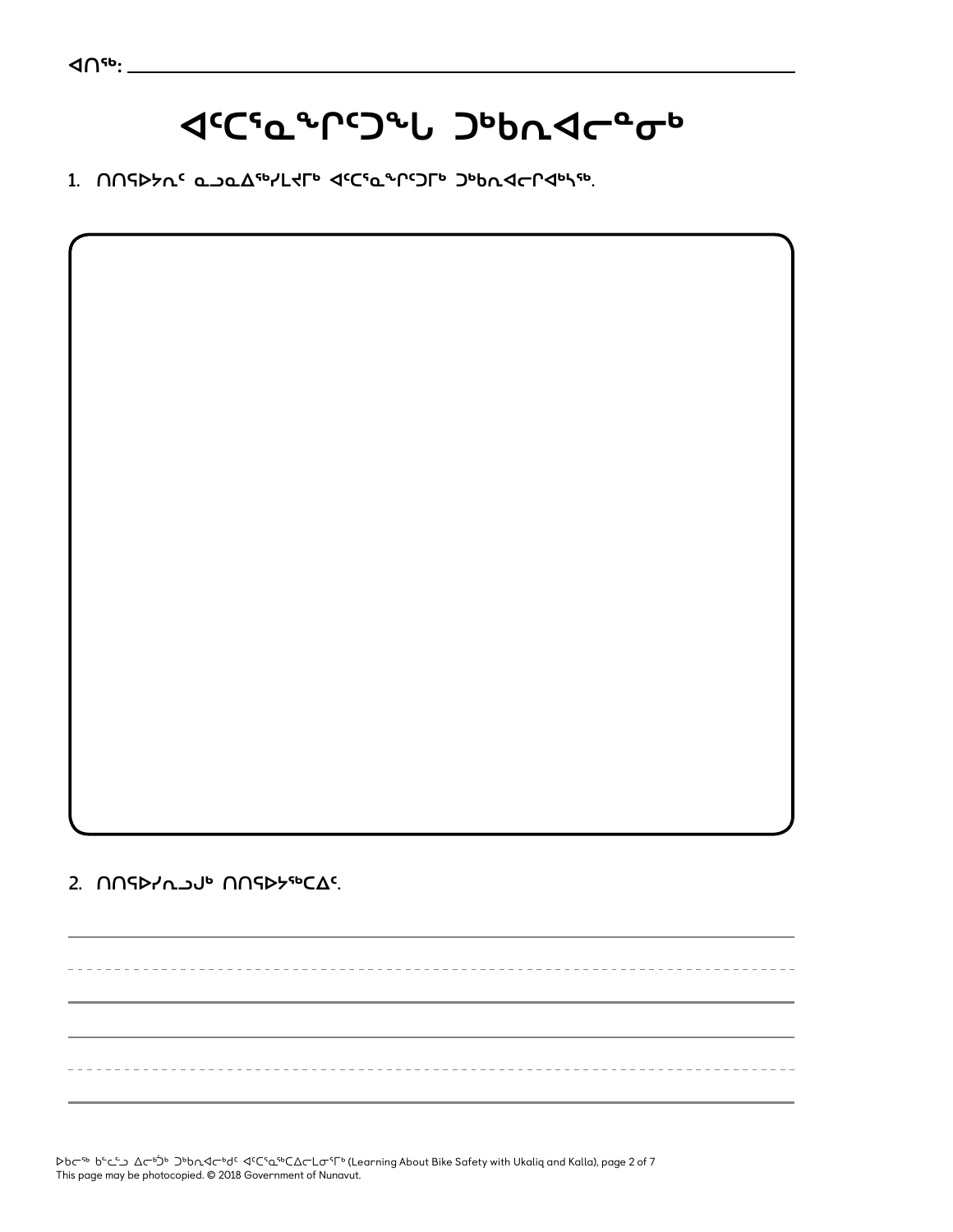



**ᓇᓗᓇᐃᔭᒃᑭᑦ ᑐᒃᑲᕆᐊᓕᐅᑉ ᑭᓱᑯᑦᑎᖕᒋᑦ ᐊᑐᕐᓗᒋᑦ ᑎᑎᕋᖅᓯᒪᔪᑦ ᐊᑖᓃᑦᑐᑦ.** 

# **ᑭᓱᑯᑦᑎᖕᒋᑦ**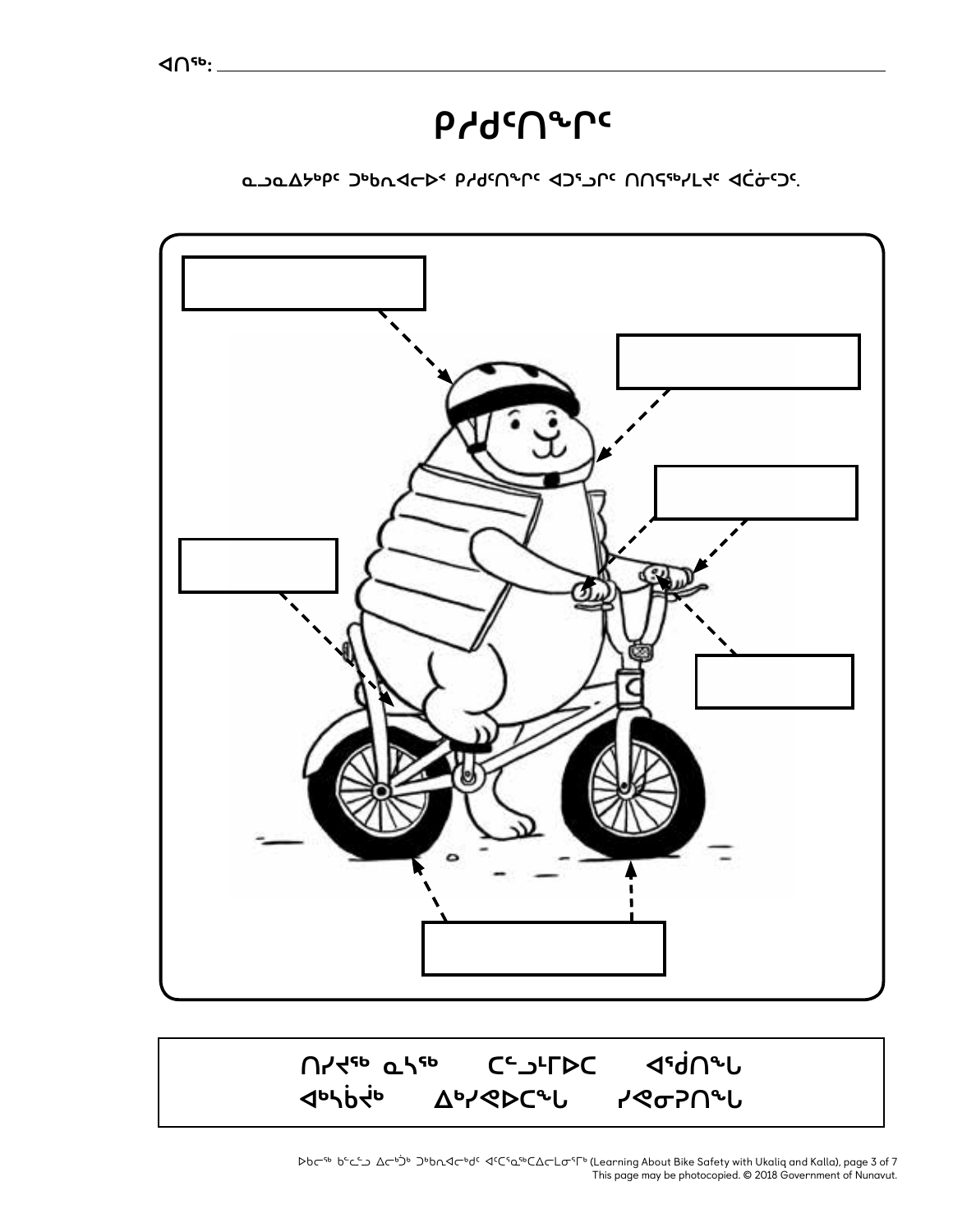### **ᖁᕕᐊᒋᔭᒃᑲ**

1. **∩∩ና**>ኦሴ<sup>ς ፍ</sup>ժል<በ><sup>\$</sup>σ<sup>6</sup> ΔερΔς δεσεις.

**2. ᑎᑎᕋᕆᑦ ᐃᖃᐃᓕᓴᕐᓂᐅᑉ ᒥᒃᓵᓄᑦ ᓱᒻᒪᓪᓗ ᖁᕕᐊᒋᒻᒪᖕᒑᖅᐱᐅᒃ.** 

ᐅᑲᓕᖅ ᑲᓪᓚᓪᓗ ᐃᓕᒃᑑᒃ ᑐᒃᑲᕆᐊᓕᒃᑯᑦ ᐊᑦᑕᕐᓇᖅᑕᐃᓕᒪᓂᕐᒥᒃ (Learning About Bike Safety with Ukaliq and Kalla), page 4 of 7 This page may be photocopied. © 2018 Government of Nunavut.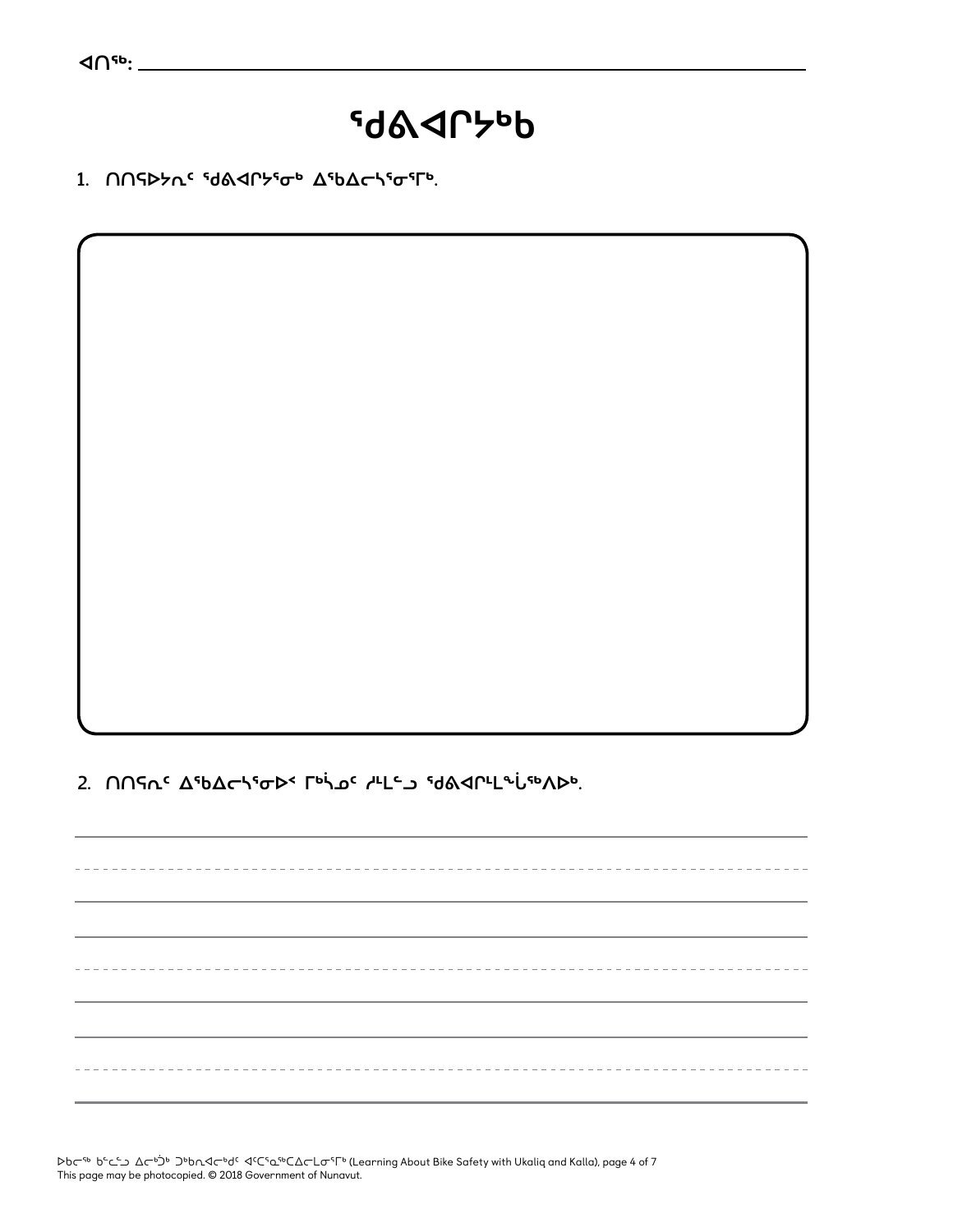

ᐅᑲᓕᖅ ᑲᓪᓚᓪᓗ ᐃᓕᒃᑑᒃ ᑐᒃᑲᕆᐊᓕᒃᑯᑦ ᐊᑦᑕᕐᓇᖅᑕᐃᓕᒪᓂᕐᒥᒃ (Learning About Bike Safety with Ukaliq and Kalla), page 5 of 7 This page may be photocopied. © 2018 Government of Nunavut.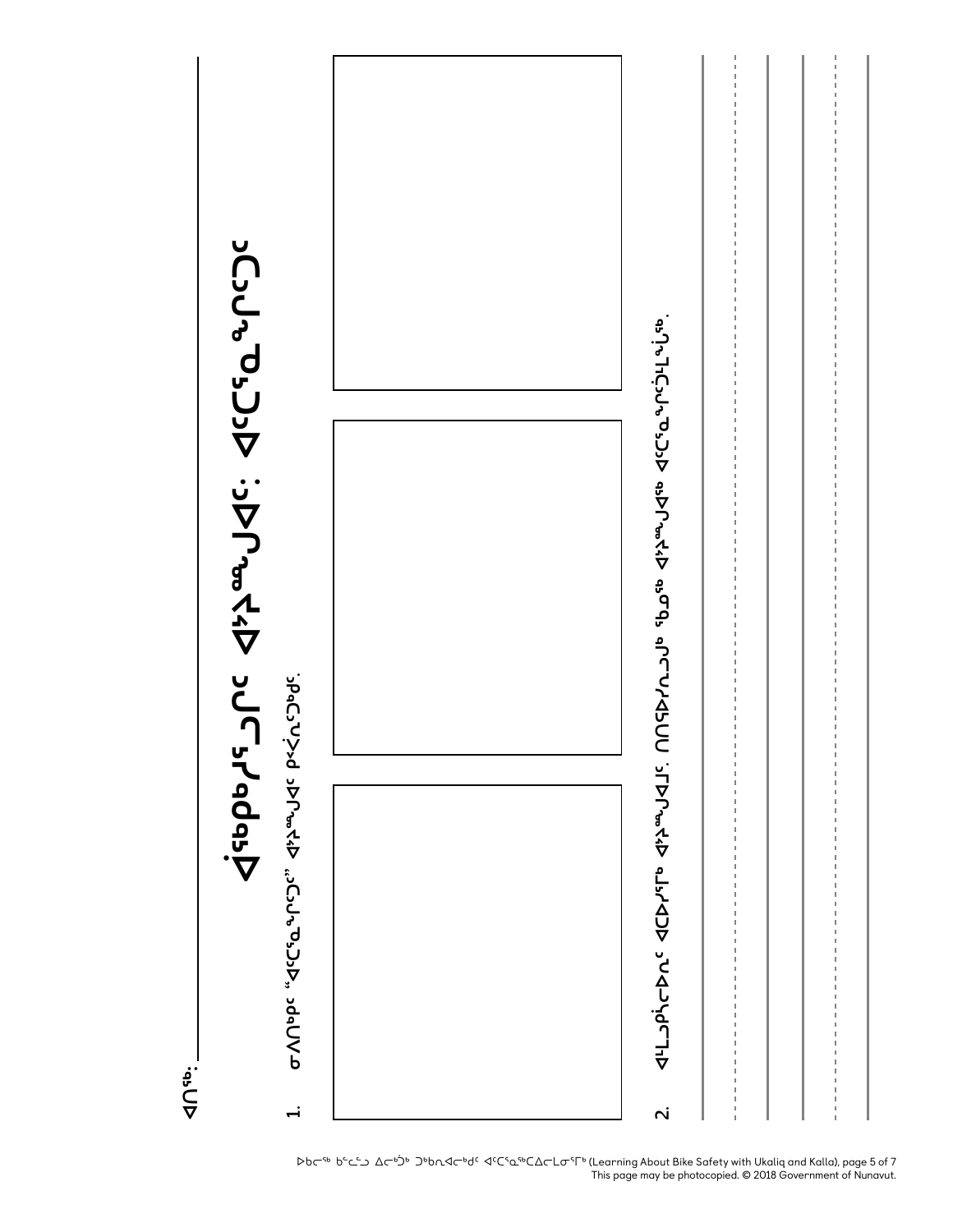



ᐅᑲᓕᖅ ᑲᓪᓚᓪᓗ ᐃᓕᒃᑑᒃ ᑐᒃᑲᕆᐊᓕᒃᑯᑦ ᐊᑦᑕᕐᓇᖅᑕᐃᓕᒪᓂᕐᒥᒃ (Learning About Bike Safety with Ukaliq and Kalla), page 6 of 7 This page may be photocopied. © 2018 Government of Nunavut.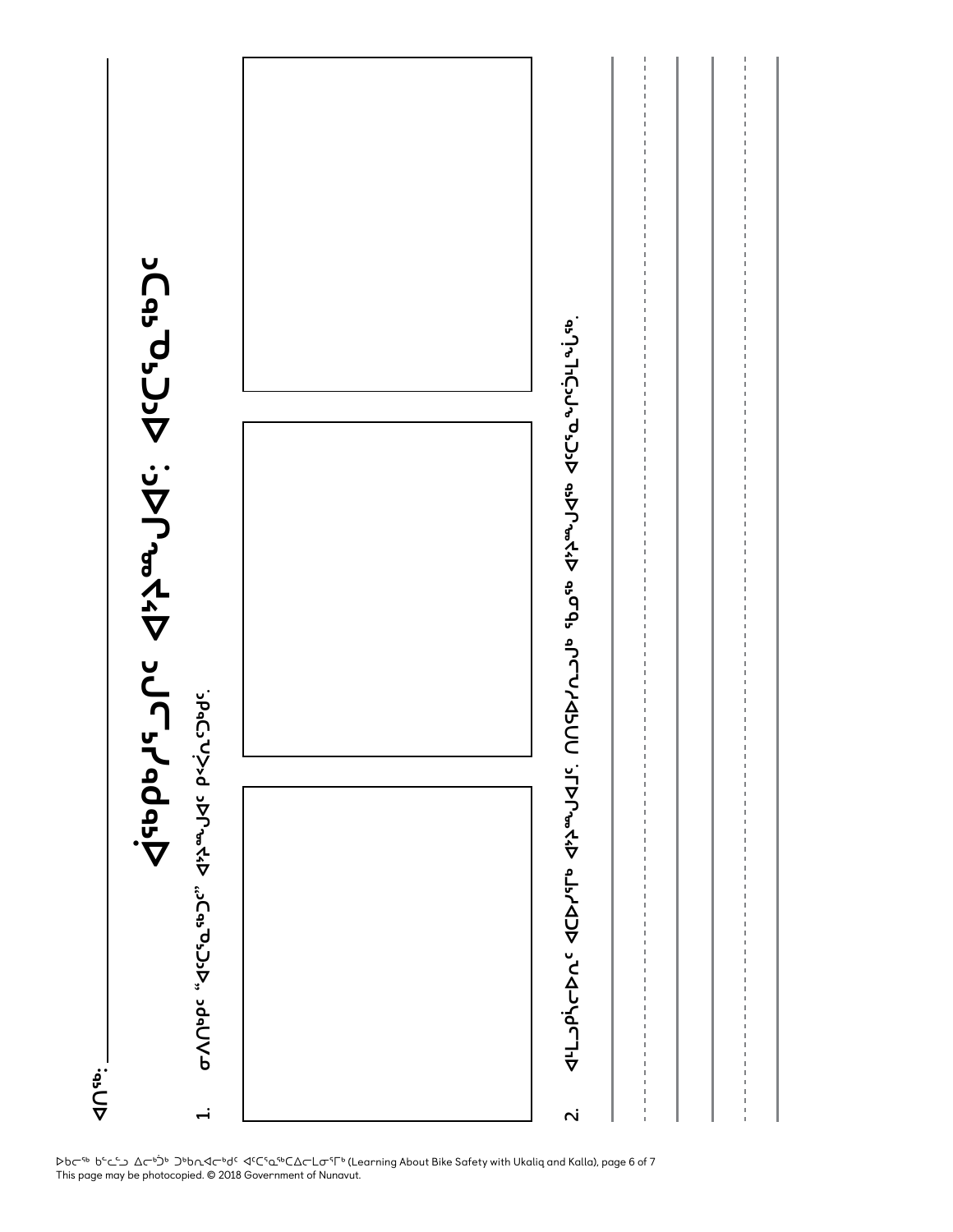

ᐅᑲᓕᖅ ᑲᓪᓚᓪᓗ ᐃᓕᒃᑑᒃ ᑐᒃᑲᕆᐊᓕᒃᑯᑦ ᐊᑦᑕᕐᓇᖅᑕᐃᓕᒪᓂᕐᒥᒃ (Learning About Bike Safety with Ukaliq and Kalla), page 7 of 7 This page may be photocopied. © 2018 Government of Nunavut.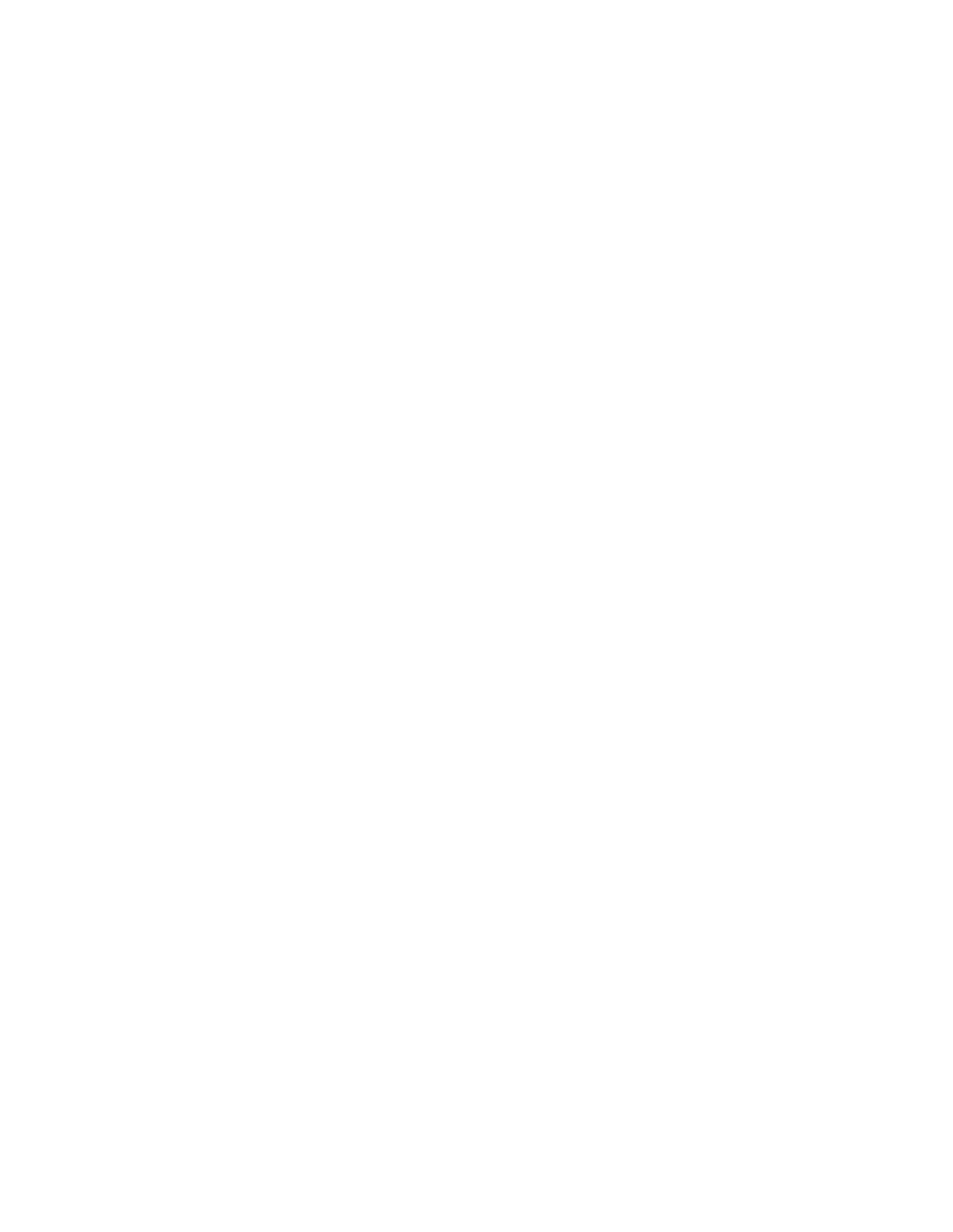## **Learning about Bike Safety with Ukaliq and Kalla**

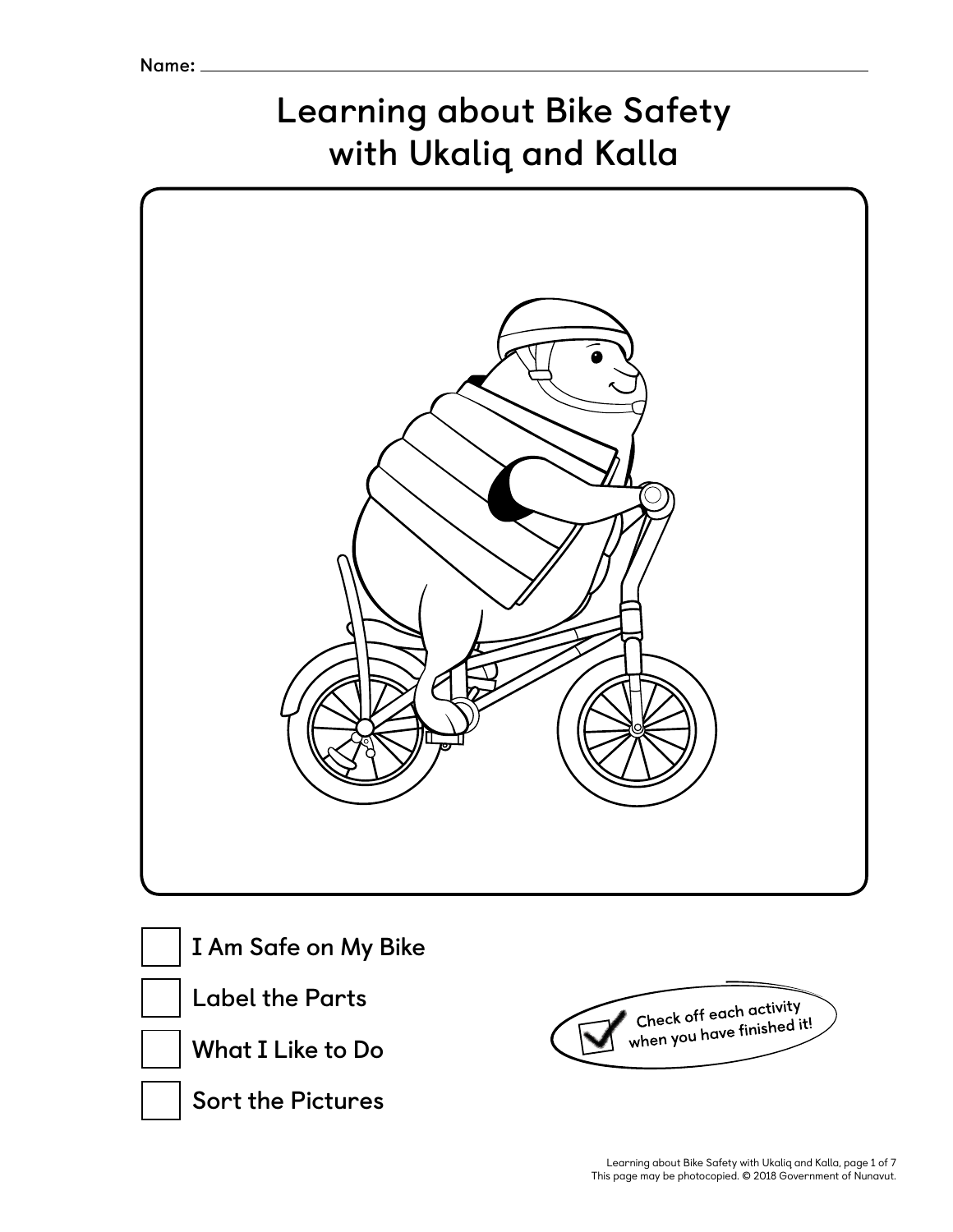**Name**:

### **I Am Safe on My Bike**

-----------------------------------

**1. Draw a picture to show how to ride a bike safely.** 

**2. Write a sentence about your picture.** 

Learning about Bike Safety with Ukaliq and Kalla, page 2 of 7 This page may be photocopied. © 2018 Government of Nunavut.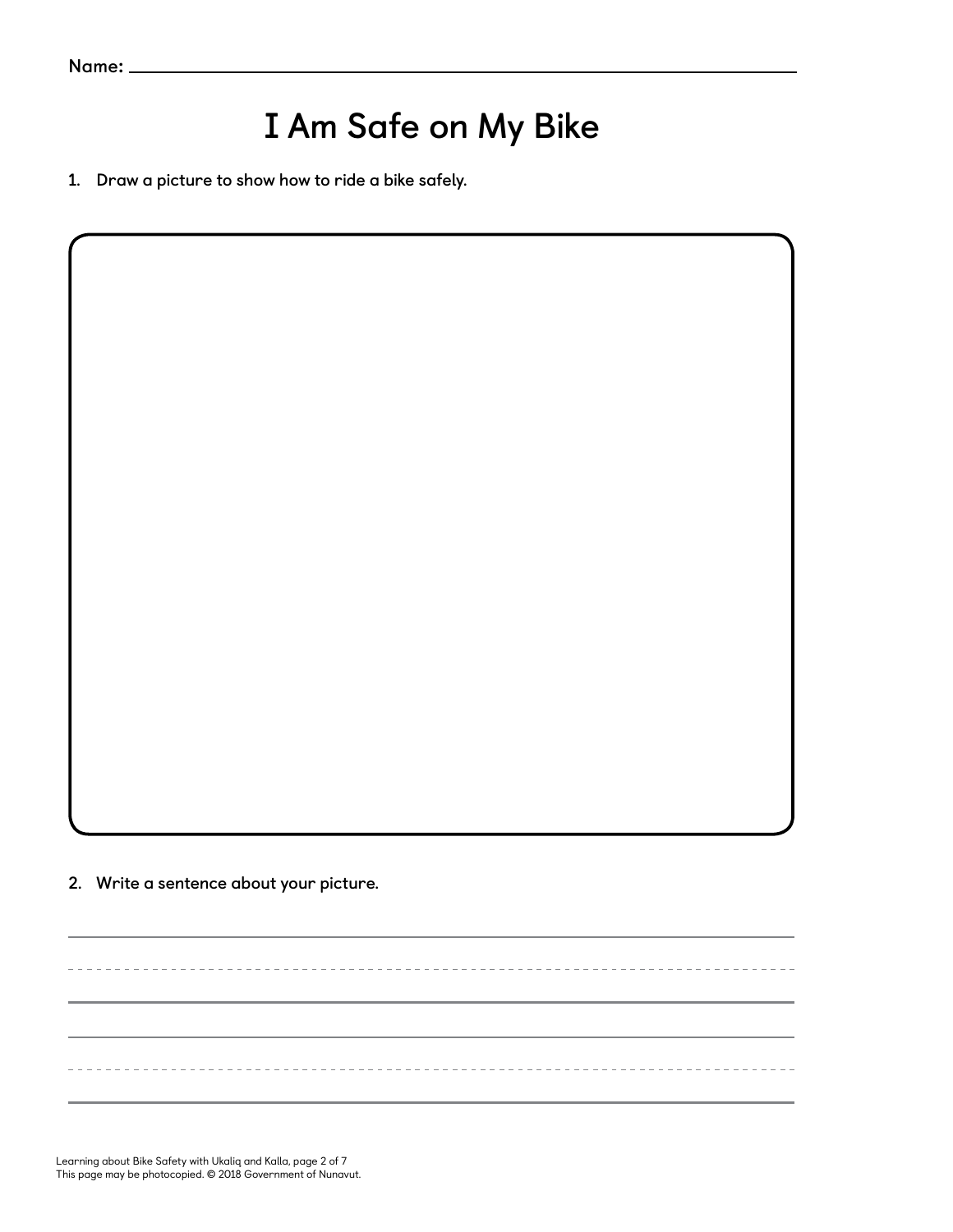### **Label the Parts**

**Label the parts of the bike using the words in the box at the bottom of the page.** 



### helmet chin strap handlebars wheels seat bell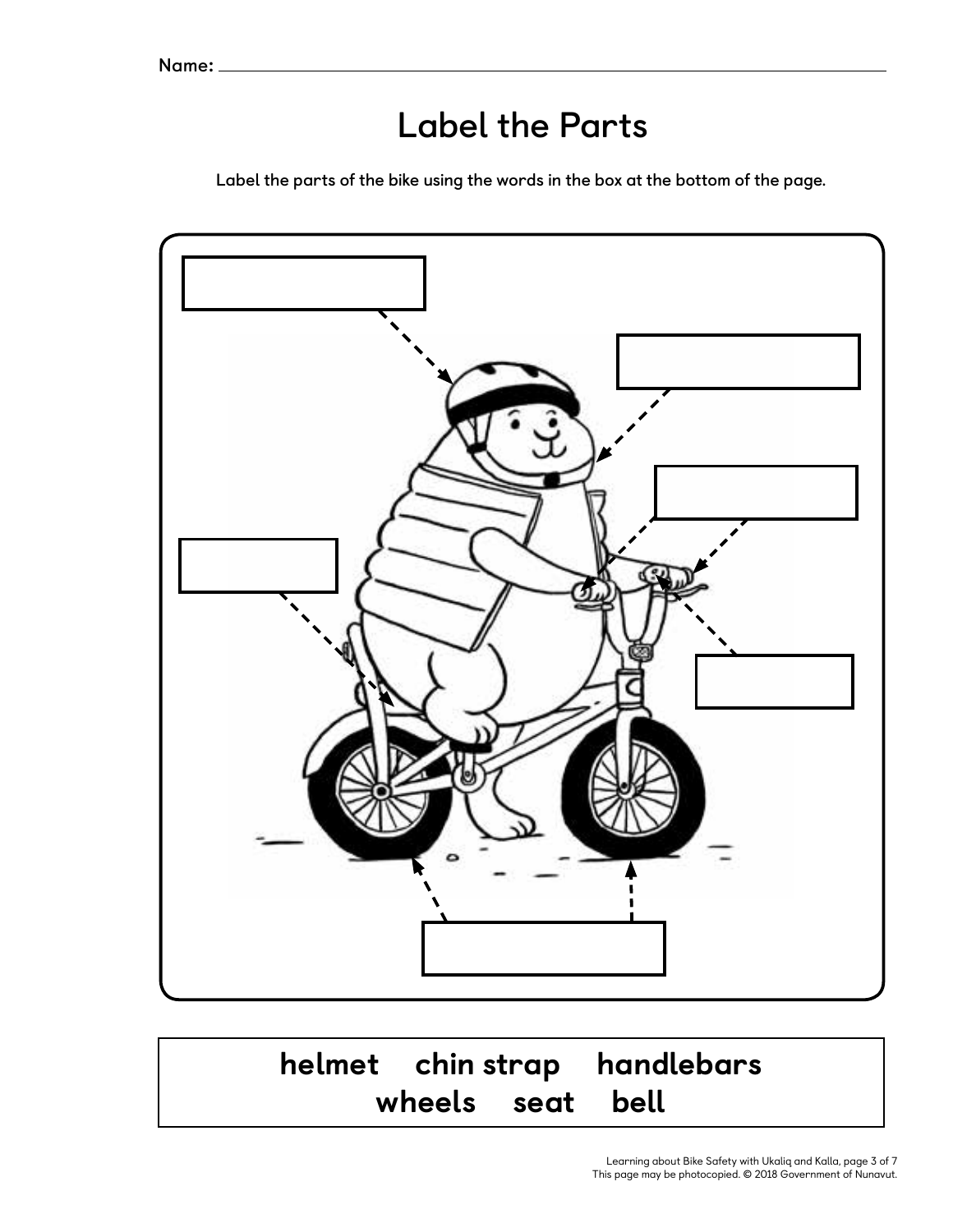**Name**:

### **What I Like to Do**

**1. Draw a picture of a physical activity that you like to do.** 

**2. Write a sentence about this activity and what you enjoy about this activity.**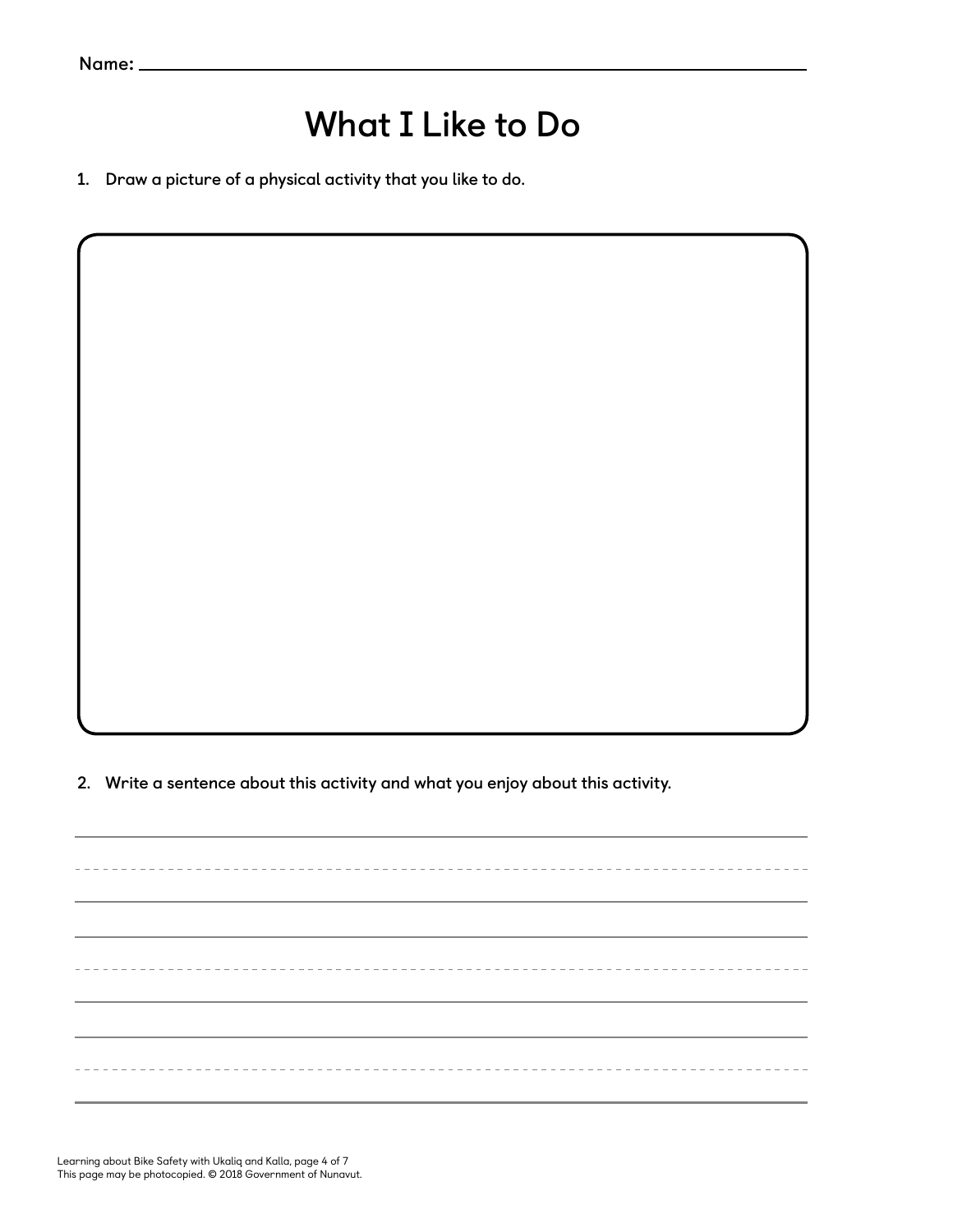| Sort the Pictures: Safe                        |                                                                                                   |               |
|------------------------------------------------|---------------------------------------------------------------------------------------------------|---------------|
|                                                |                                                                                                   |               |
|                                                |                                                                                                   |               |
|                                                |                                                                                                   |               |
|                                                |                                                                                                   |               |
|                                                |                                                                                                   |               |
|                                                |                                                                                                   |               |
|                                                |                                                                                                   |               |
|                                                |                                                                                                   |               |
| Glue the "safe" pictures into the boxes below. | Circle one of the pictures above. Write a sentence about how this picture is showing bike safety. |               |
|                                                |                                                                                                   |               |
|                                                |                                                                                                   |               |
|                                                |                                                                                                   |               |
|                                                |                                                                                                   | I.<br>I       |
| $\overline{a}$                                 | $\overline{a}$                                                                                    | $\frac{1}{1}$ |

**Name**: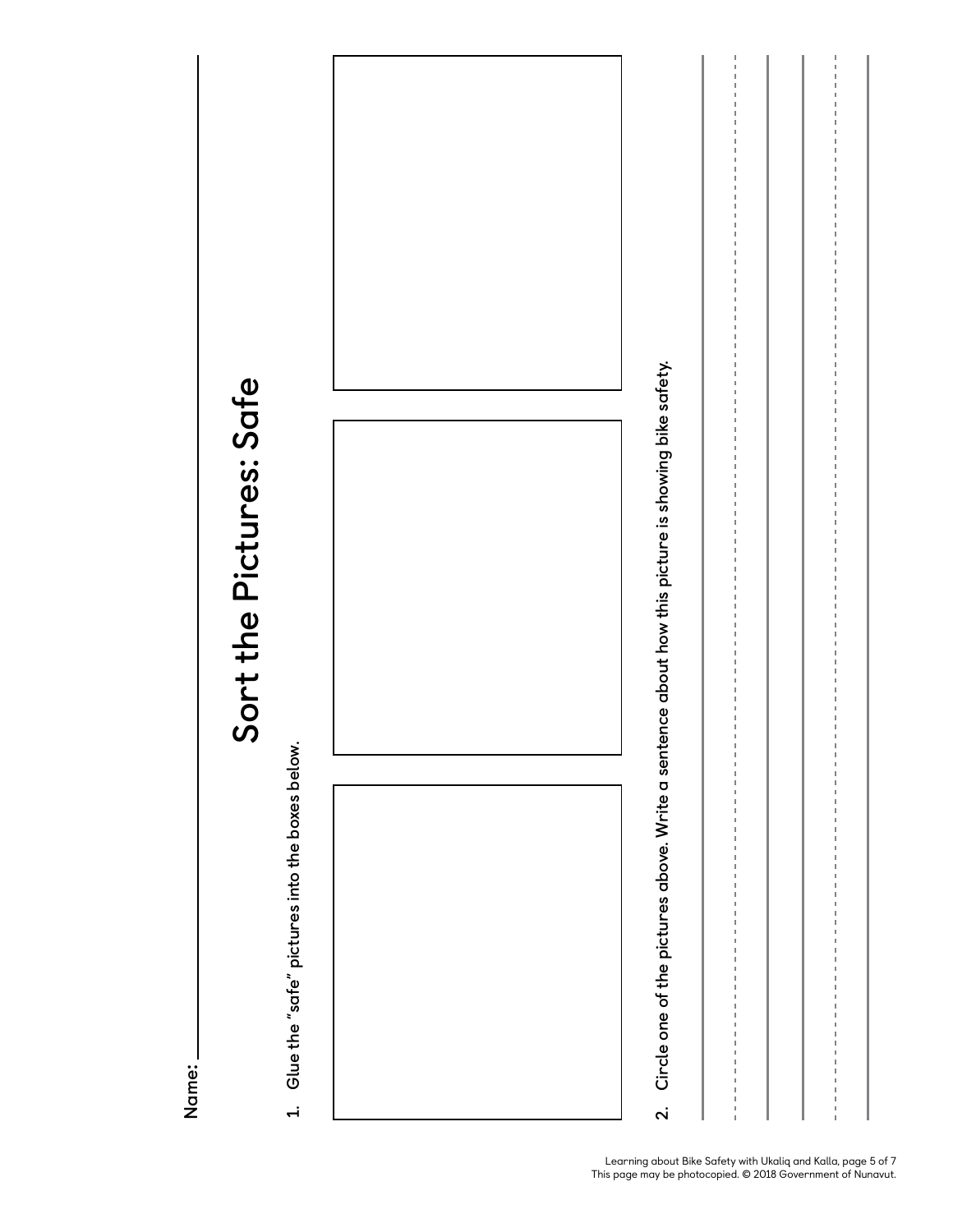

Glue the "unsafe" pictures into the boxes below. **1. Glue the "unsafe" pictures into the boxes below.**   $\overline{a}$ 



**2. Circle one of the pictures above. Write a sentence about how this picture is showing bike safety.**  Circle one of the pictures above. Write a sentence about how this picture is showing bike safety.  $\overline{\mathbf{v}}$ 

**Name**: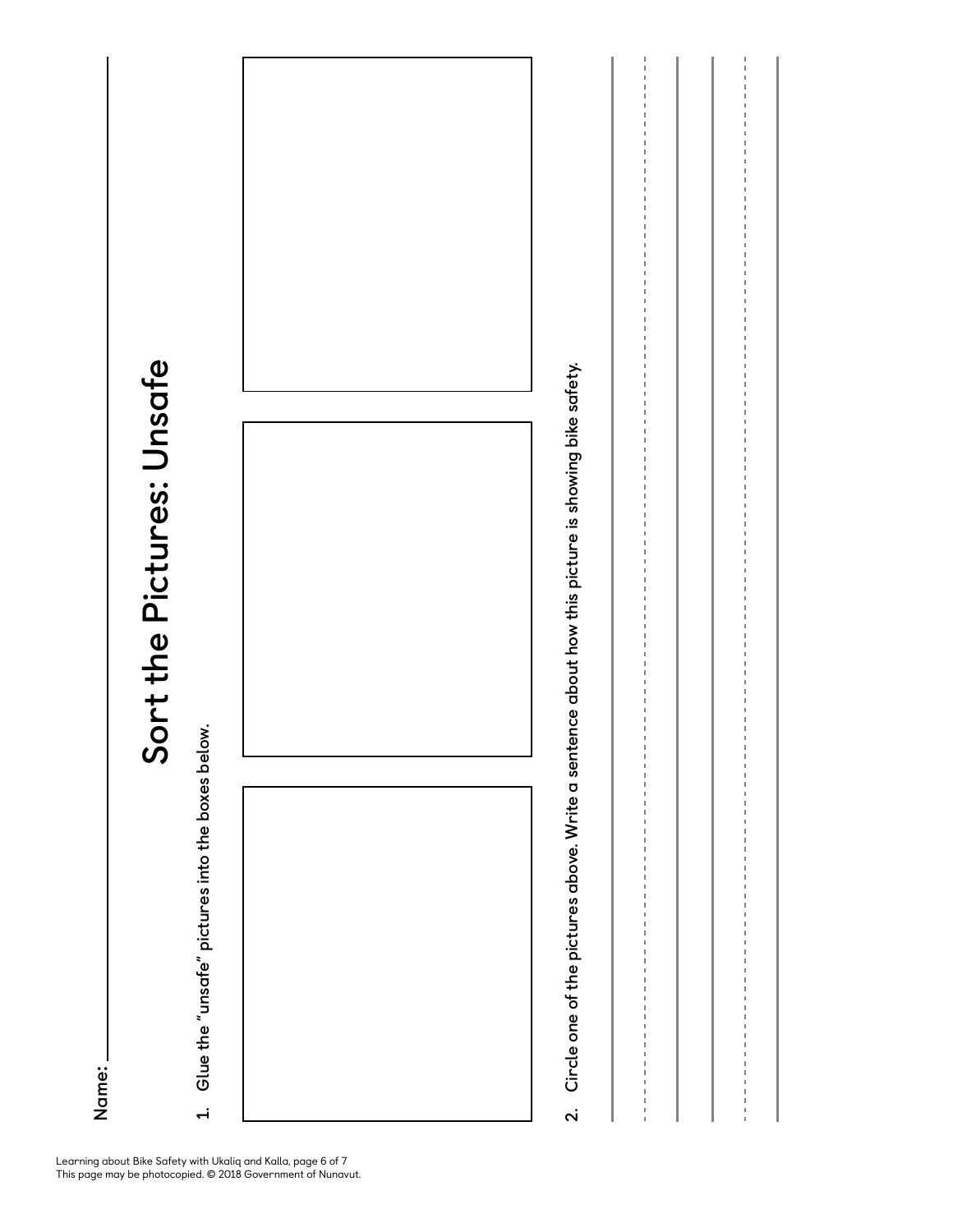### **Sort the Pictures: Cut-outs**

**Cut out the pictures. Glue the pictures onto the Safe or Unsafe pages.**